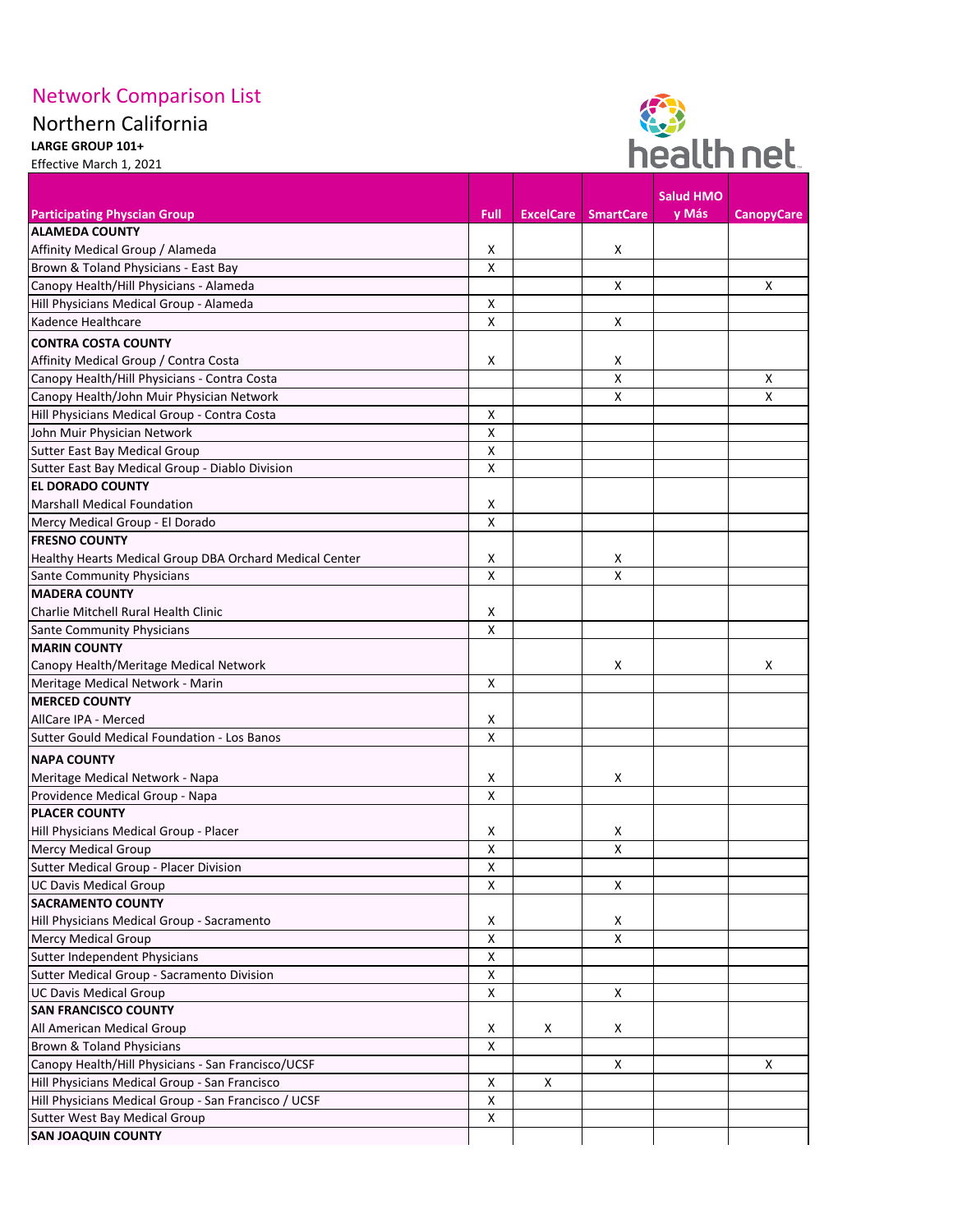| Community Medical Centers - Waterloo          | Χ                         |              |                           |             |       |
|-----------------------------------------------|---------------------------|--------------|---------------------------|-------------|-------|
| Dameron Medical Group                         | X                         |              | X                         |             |       |
| Hill Physicians Medical Group - San Joaquin   | Χ                         |              | X                         |             |       |
| P3 Health Partners California                 | $\pmb{\mathsf{X}}$        |              | X                         |             |       |
| Sutter Gould Medical Foundation - San Joaquin | $\boldsymbol{\mathsf{X}}$ |              |                           |             |       |
| <b>SAN MATEO COUNTY</b>                       |                           |              |                           |             |       |
| Canopy Health/Hill Physicians - So. San Mateo |                           |              | X                         |             | X     |
| PAMF-MPD/MPMG                                 | $\pmb{\times}$            |              |                           |             |       |
| <b>SANTA CLARA COUNTY</b>                     |                           |              |                           |             |       |
| Affinity Medical Group - South Bay            | $\boldsymbol{\mathsf{X}}$ |              |                           |             |       |
| Canopy Health/Santa Clara County IPA          |                           |              | X                         |             | X     |
| El Camino Health Medical Network (ECHMN)      | $\boldsymbol{\mathsf{X}}$ | $\mathsf{X}$ | X                         |             |       |
| Palo Alto Medical Foundation                  | Χ                         |              |                           |             |       |
| PAMF - Camino Site                            | $\pmb{\mathsf{X}}$        |              |                           |             |       |
| Physicians Medical Group of San Jose          | $\boldsymbol{\mathsf{X}}$ | $\mathsf{X}$ | $\boldsymbol{\mathsf{X}}$ |             |       |
| Santa Clara County IPA (SCCIPA)               | Χ                         | X            |                           |             |       |
| <b>SANTA CRUZ COUNTY</b>                      |                           |              |                           |             |       |
| Canopy Health/Dignity Health MN - Santa Cruz  |                           |              | X                         |             | X.    |
| Dignity Health Medical Network - Santa Cruz   | $\boldsymbol{\mathsf{X}}$ |              |                           |             |       |
| PAMF - Santa Cruz Site                        | X                         |              |                           |             |       |
| <b>SOLANO COUNTY</b>                          |                           |              |                           |             |       |
| Hill Physicians Medical Group - Solano        | $\boldsymbol{\mathsf{X}}$ |              | X                         |             |       |
| Canopy Health/John Muir Physician Network     |                           |              |                           |             | $X^*$ |
| Sutter Medical Group - Solano Division        | $\mathsf{X}$              |              |                           |             |       |
| <b>SONOMA COUNTY</b>                          |                           |              |                           |             |       |
| Meritage Medical Network - Sonoma             | X                         |              | X                         |             | $X^*$ |
| North Sonoma County Healthcare District       | X                         |              | X                         |             |       |
| North Sonoma County Healthcare Services       | Χ                         |              | X                         |             |       |
| <b>Providence Medical Network</b>             | $\pmb{\mathsf{X}}$        |              | X                         |             |       |
| Sutter Medical Group of the Redwoods          | X                         |              |                           |             |       |
| <b>STANISLAUS COUNTY</b>                      |                           |              |                           |             |       |
| <b>AllCare IPA</b>                            | $\boldsymbol{\mathsf{X}}$ | $\mathsf{X}$ |                           |             |       |
| <b>Emanuel Medical Group</b>                  | $\pmb{\mathsf{X}}$        |              |                           |             |       |
| First Choice Physician Partners               | $\pmb{\times}$            | $\mathsf{X}$ |                           |             |       |
| <b>Sutter Gould Medical Foundation</b>        | $\pmb{\times}$            |              |                           |             |       |
| <b>YOLO COUNTY</b>                            |                           |              |                           |             |       |
| Sutter Medical Group - Yolo Division          | $\pmb{\times}$            |              |                           |             |       |
| <b>UC Davis Medical Group</b>                 | Χ                         |              | X                         |             |       |
| <b>Woodland Clinic - Davis</b>                | $\pmb{\times}$            |              | X                         |             |       |
| <b>Woodland Clinic Medical Group</b>          | $\pmb{\times}$            |              | X                         |             |       |
|                                               |                           |              |                           | (continued) |       |

| ontinued |  |  |  |
|----------|--|--|--|
|          |  |  |  |

| <b>Participating Hospitals</b>                       | Full | <b>ExcelCare</b> | <b>SmartCare</b> | <b>Salud HMO</b><br>y Más | <b>CanopyCare</b> |
|------------------------------------------------------|------|------------------|------------------|---------------------------|-------------------|
| <b>ALAMEDA COUNTY</b>                                |      |                  |                  |                           |                   |
| Alameda Hospital                                     | Χ    |                  | X                |                           | X                 |
| Alta Bates Summit Medical Center                     | x    |                  |                  |                           |                   |
| Alta Bates Summit Medical Center - Alta Bates Campus | X    |                  | x                |                           |                   |
| Alta Bates Summit Medical Center - Herrick Campus    | x    |                  | x                |                           |                   |
| Alta Bates Summit Medical Center - Summit Campus     | X    |                  | Χ                |                           |                   |
| Children's Hospital - Oakland                        | Χ    |                  | Χ                |                           | x                 |
| <b>Eden Medical Center</b>                           | X    |                  |                  |                           |                   |
| San Leandro Hospital                                 | x    |                  | X                |                           | X                 |
| St. Rose Hospital                                    | x    |                  | x                |                           |                   |
| <b>Valley Memorial Hospital</b>                      | X    |                  | X                |                           |                   |
| ValleyCare Health System                             | x    |                  | x                |                           |                   |
| <b>Washington Hospital</b>                           | X    |                  | X                |                           | x                 |
| <b>CONTRA COSTA COUNTY</b>                           |      |                  |                  |                           |                   |
| John Muir Medical Center - Walnut Creek Campus       | Χ    |                  | Χ                |                           | х                 |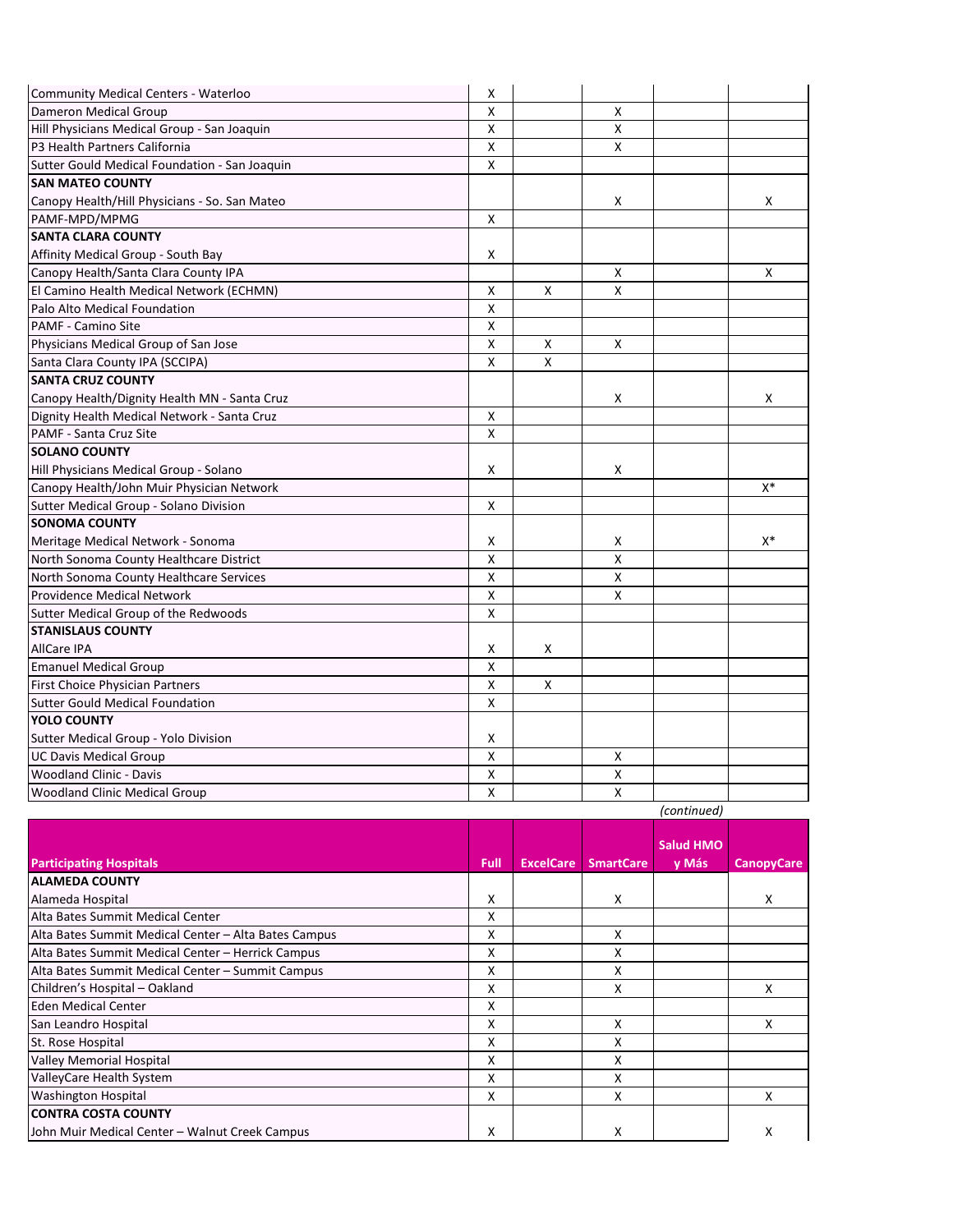| John Muir Medical Center - Concord Campus                 | X                         |                           | Χ                         | $\pmb{\times}$            |
|-----------------------------------------------------------|---------------------------|---------------------------|---------------------------|---------------------------|
| San Ramon Regional Medical Center                         | X                         |                           | X                         | X                         |
| <b>Sutter Delta Medical Center</b>                        | $\pmb{\mathsf{X}}$        |                           |                           |                           |
| <b>EL DORADO COUNTY</b>                                   |                           |                           |                           |                           |
| <b>Marshall Medical Center</b>                            | $\pmb{\mathsf{X}}$        |                           |                           |                           |
| <b>FRESNO COUNTY</b>                                      |                           |                           |                           |                           |
| Adventist Medical Center - Reedley                        | X                         |                           |                           |                           |
| <b>Clovis Community Hospital</b>                          | $\boldsymbol{\mathsf{X}}$ |                           | $\mathsf{X}$              |                           |
| <b>Community Regional Medical Center</b>                  | X                         |                           | $\pmb{\times}$            |                           |
| <b>KINGS COUNTY</b>                                       |                           |                           |                           |                           |
| Adventist Medical Center - Hanford                        | X                         |                           | X                         |                           |
| <b>MADERA COUNTY</b>                                      |                           |                           |                           |                           |
| Madera Community Hospital                                 | X                         |                           |                           |                           |
| Valley Children's Hospital                                | X                         |                           |                           |                           |
| <b>MARIN COUNTY</b>                                       |                           |                           |                           |                           |
| Marin General Hospital                                    | X                         |                           | X                         | X                         |
| <b>Novato Community Hospital</b>                          | $\pmb{\mathsf{X}}$        |                           |                           |                           |
| <b>MERCED COUNTY</b>                                      |                           |                           |                           |                           |
| Memorial Hospital of Los Banos                            | X                         |                           |                           |                           |
| Mercy Medical Center Merced                               | $\boldsymbol{\mathsf{X}}$ |                           |                           |                           |
| <b>NAPA COUNTY</b>                                        |                           |                           |                           |                           |
|                                                           |                           |                           |                           |                           |
| Adventist Health St. Helena                               | X                         |                           | X                         |                           |
| Providence Queen of the Valley Medical Center             | $\boldsymbol{\mathsf{X}}$ |                           | $\mathsf{X}$              |                           |
| <b>PLACER COUNTY</b>                                      |                           |                           |                           |                           |
| Mercy General Hospital                                    | X                         |                           | $\pmb{\mathsf{X}}$        |                           |
| Mercy Hospital of Folsom                                  | $\pmb{\mathsf{X}}$        |                           | $\pmb{\mathsf{X}}$        |                           |
| Mercy San Juan Hospital                                   | $\pmb{\mathsf{X}}$        |                           | $\mathsf{X}$              |                           |
| Sutter Auburn Faith Hospital                              | X                         |                           | X                         |                           |
| <b>Sutter Roseville Medical Center</b>                    | X                         |                           |                           |                           |
| <b>UC Davis Medical Center</b>                            | X                         |                           | $\boldsymbol{\mathsf{X}}$ |                           |
| <b>SACRAMENTO COUNTY</b>                                  |                           |                           |                           |                           |
| <b>Mercy General Hospital</b>                             | X                         |                           | X                         |                           |
| Mercy Hospital of Folsom                                  | X                         |                           | X                         |                           |
| Mercy San Juan Medical Center                             | X                         |                           | Χ                         |                           |
| Methodist Hospital of Sacramento                          | $\boldsymbol{\mathsf{X}}$ |                           | Χ                         |                           |
| Sutter Medical Center, Sacramento                         | $\pmb{\mathsf{X}}$        |                           | $\pmb{\times}$            |                           |
| <b>UC Davis Medical Center</b>                            | $\pmb{\mathsf{X}}$        |                           | $\pmb{\times}$            |                           |
| <b>SAN FRANCISCO COUNTY</b>                               |                           |                           |                           |                           |
| California Pacific Medical Center - California Campus     | X                         | X                         |                           |                           |
| California Pacific Medical Center - Davies Campus         | $\boldsymbol{\mathsf{X}}$ | X                         |                           |                           |
| California Pacific Medical Center - Pacific Campus        | $\pmb{\mathsf{X}}$        | $\pmb{\times}$            |                           |                           |
| California Pacific Medical Center - Mission Bernal Campus | $\pmb{\mathsf{X}}$        | $\mathsf{X}$              |                           |                           |
| California Pacific Medical Center - Van Ness Campus       | $\boldsymbol{\mathsf{X}}$ |                           |                           |                           |
| Chinese Hospital                                          | X                         | $\boldsymbol{\mathsf{X}}$ | X                         |                           |
| Saint Francis Memorial Hospital                           | $\boldsymbol{\mathsf{X}}$ | χ                         | Χ                         | $\boldsymbol{\mathsf{X}}$ |
| St Mary's Medical Center                                  | $\pmb{\mathsf{X}}$        | Χ                         | $\pmb{\times}$            | $\pmb{\times}$            |
| <b>UCSF Children's Hospital</b>                           | $\pmb{\mathsf{X}}$        |                           |                           | $\pmb{\times}$            |
| <b>UCSF Medical Center</b>                                | $\boldsymbol{\mathsf{X}}$ | $\mathsf{X}$              | $\mathsf{X}$              | $\mathsf{X}$              |
| <b>SAN JOAQUIN COUNTY</b>                                 |                           |                           |                           |                           |
|                                                           |                           |                           |                           |                           |
| Adventist Health Lodi Memorial Hospital                   | X<br>$\pmb{\mathsf{X}}$   |                           | X<br>$\pmb{\times}$       |                           |
| Dameron Hospital<br>Doctors Hospital of Manteca           | $\pmb{\mathsf{X}}$        |                           | X                         |                           |
|                                                           |                           |                           |                           |                           |
| San Joaquin General Hospital                              | $\boldsymbol{\mathsf{X}}$ |                           |                           |                           |
| St. Joseph's Medical Center                               | X                         |                           | $\boldsymbol{\mathsf{X}}$ |                           |
| <b>Sutter Tracy Community Hospital</b>                    | $\pmb{\mathsf{X}}$        |                           | Χ                         |                           |
| <b>SAN MATEO COUNTY</b>                                   |                           |                           |                           |                           |
| <b>AHMC Seton Medical Center</b>                          | X                         |                           |                           |                           |
| <b>Mills Health Center</b>                                | X                         |                           |                           |                           |
| Mills-Peninsula Medical Center                            | $\pmb{\mathsf{X}}$        |                           |                           |                           |